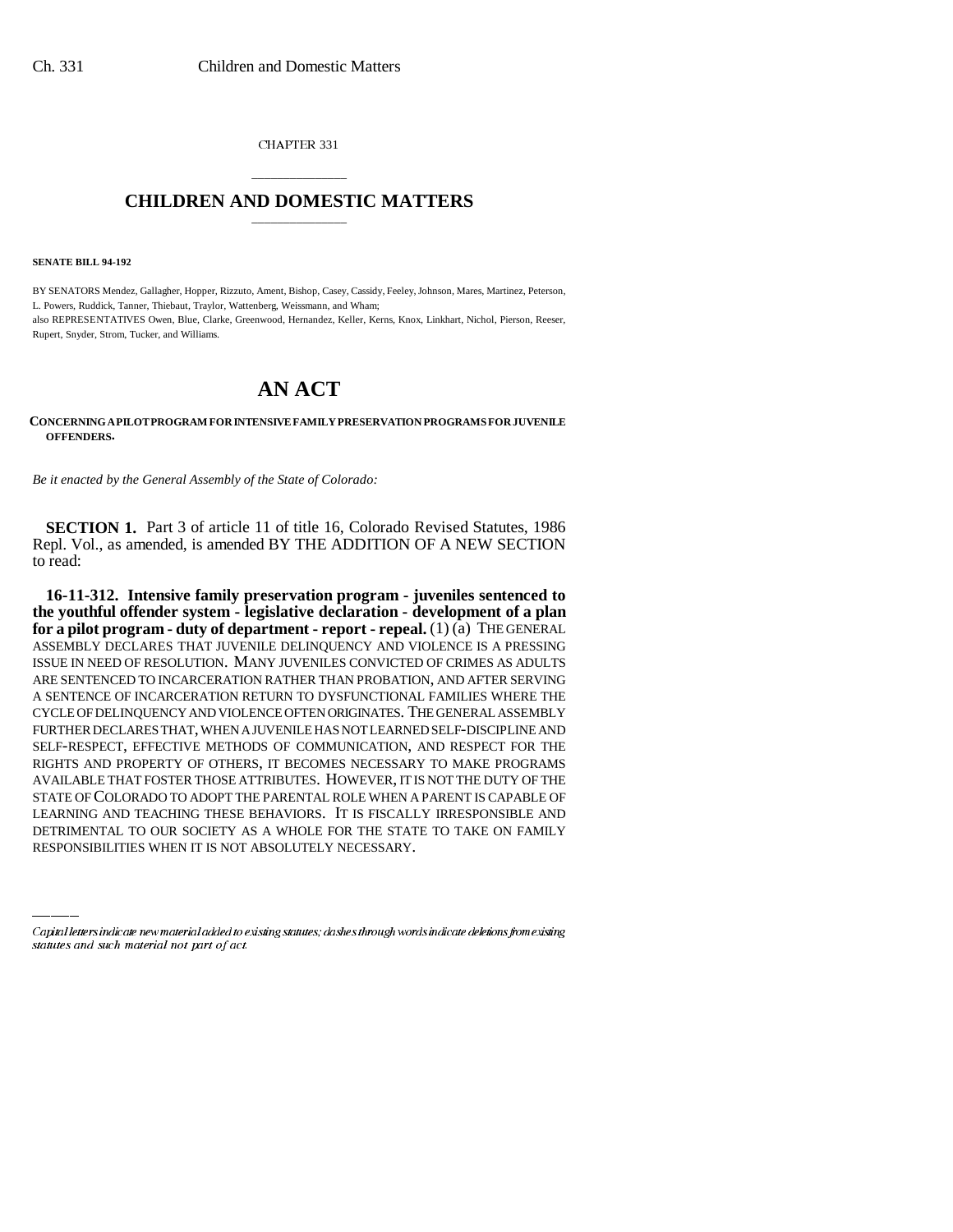(b) THE GENERAL ASSEMBLY FURTHER FINDS THAT THE PROVISION OF PROPERLY TARGETED INTENSIVE FAMILY PRESERVATION SERVICES THAT ARE FAMILY-FOCUSED, SKILLS-BASED, GOAL-DRIVEN, AND COST-EFFICIENT IS LIKELY TO RESULT IN THE IMPROVEMENT OF FAMILY FUNCTIONING AND PROVIDES THE NECESSARY TRAINING FOR A JUVENILE OFFENDER TO REMAIN WITH OR REINTEGRATE INTO HIS OR HER FAMILY, THEREBY ALLOWING THE STATE TO USE ALTERNATIVES TO INCARCERATION FOLLOWED BY A JUVENILE OFFENDER'S REINTEGRATION INTO A FAMILY. IT IS FOR THIS PURPOSE THAT THE GENERAL ASSEMBLY HAS ENACTED THIS SECTION.

(2) THE EXECUTIVE DIRECTOR OF THE DEPARTMENT OF CORRECTIONS SHALL DEVELOP A PLAN FOR THE IMPLEMENTATION OF A PILOT PROGRAM THAT ALLOWS FOR THE PROVISION OF INTENSIVE FAMILY PRESERVATION SERVICES FOR JUVENILES WHO: HAVE BEEN CONVICTED AS ADULTS, HAVE HAD THAT SENTENCE SUSPENDED, HAVE BEEN COMMITTED TO A DETERMINATE SENTENCE IN THE YOUTHFUL OFFENDER SYSTEM IN THE DEPARTMENT OF CORRECTIONS, AND HAVE SUCCESSFULLY COMPLETED THE INSTITUTIONAL PHASE IN THE YOUTHFUL OFFENDER SYSTEM AND ARE SUBJECT TO INTENSIVE SUPERVISED COMMUNITY RELEASE AS A CONDITION OF PAROLE. THE EXECUTIVE DIRECTOR, IN DEVELOPING THE PLAN, SHALL BE GUIDED BY THE INTENSIVE FAMILY PRESERVATION PILOT PROGRAM FOR ADJUDICATED JUVENILES SET FORTH IN SECTION 19-2-705.5, C.R.S.

(3) THE DEPARTMENT OF CORRECTIONS SHALL SUBMIT THE PLAN TO THE GENERAL ASSEMBLY ON OR BEFORE JANUARY 1, 1995.

(4) THIS SECTION IS REPEALED, EFFECTIVE JULY 1, 1995.

**SECTION 2.** Part 7 of article 2 of title 19, Colorado Revised Statutes, 1986 Repl. Vol., as amended, is amended BY THE ADDITION OF A NEW SECTION to read:

**19-2-705.5. Intensive family preservation program - adjudicated juveniles - legislative declaration - pilot program - financing for program - cash fund created - report - repeal.** (1) (a) THE GENERAL ASSEMBLY DECLARES THAT JUVENILE DELINQUENCY AND VIOLENCE IS A PRESSING ISSUE IN NEED OF RESOLUTION. MANY ADJUDICATED JUVENILES ARE SENTENCED OR COMMITTED TO THE DEPARTMENT OF HUMAN SERVICES, ARE OTHERWISE PLACED IN THE LEGAL CUSTODY OF THE DEPARTMENT OF HUMAN SERVICES AND PLACED OUT OF THE HOME, OR ARE AT IMMINENT RISK OF BEING PLACED OUT OF THE HOME, AND AFTER SERVING A SENTENCE OR COMMITMENT OR AFTER PLACEMENT OUT OF THE HOME RETURN TO DYSFUNCTIONAL FAMILIES WHERE THE CYCLE OF DELINQUENCY AND VIOLENCE OFTEN ORIGINATES. THE GENERAL ASSEMBLY FURTHER DECLARES THAT, WHEN A JUVENILE HAS NOT LEARNED SELF-DISCIPLINE AND SELF-RESPECT, EFFECTIVE METHODS OF COMMUNICATION, AND RESPECT FOR THE RIGHTS AND PROPERTY OF OTHERS, IT BECOMES NECESSARY TO MAKE PROGRAMS AVAILABLE THAT FOSTER THOSE ATTRIBUTES. HOWEVER, IT IS NOT THE DUTY OF THE STATE OF COLORADO TO ADOPT THE PARENTAL ROLE WHEN A PARENT IS CAPABLE OF LEARNING AND TEACHING THESE BEHAVIORS. IT IS FISCALLY IRRESPONSIBLE AND DETRIMENTAL TO OUR SOCIETY AS A WHOLE FOR THE STATE TO TAKE ON FAMILY RESPONSIBILITIES WHEN IT IS NOT ABSOLUTELY NECESSARY.

(b) THE GENERAL ASSEMBLY FURTHER FINDS THAT THE PROVISION OF PROPERLY TARGETED INTENSIVE FAMILY PRESERVATION SERVICES THAT ARE FAMILY-FOCUSED,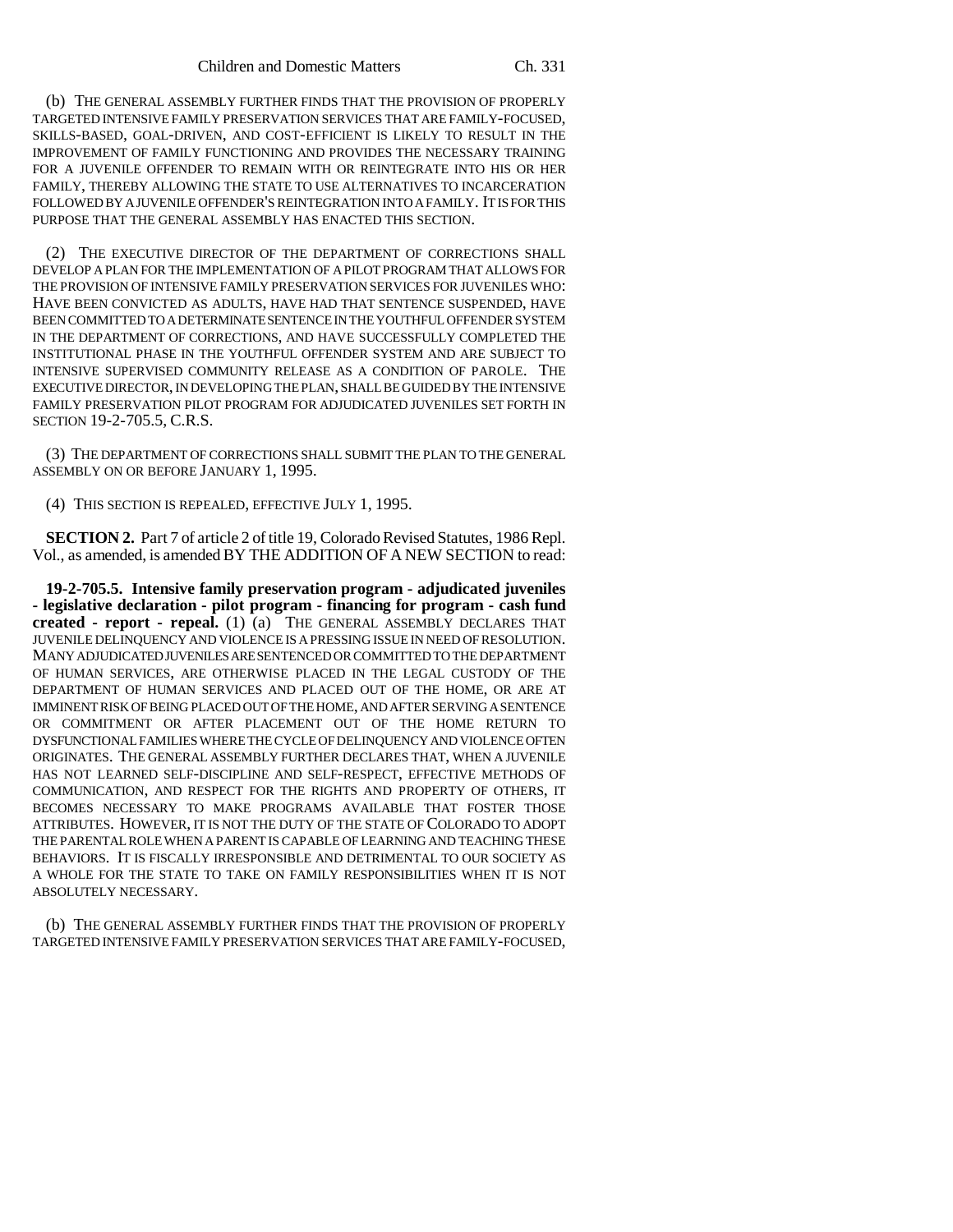## Ch. 331 Children and Domestic Matters

SKILLS-BASED, GOAL-DRIVEN, AND COST-EFFICIENT IS LIKELY TO RESULT IN THE IMPROVEMENT OF FAMILY FUNCTIONING AND PROVIDES THE NECESSARY TRAINING FOR AN ADJUDICATED JUVENILE TO SUCCESSFULLY REMAIN WITH OR REINTEGRATE INTO HIS OR HER FAMILY, THEREBY ALLOWING THE STATE TO USE ALTERNATIVES TO INSTITUTIONALIZATION OR OUT-OF-HOME PLACEMENTS FOLLOWED BY AN ADJUDICATED JUVENILE'S REINTEGRATION INTO A FAMILY. IT IS FOR THIS PURPOSE THAT THE GENERAL ASSEMBLY HAS ENACTED THIS SECTION.

(2) (a) ON OR BEFORE OCTOBER 1, 1994, THE CHIEF JUSTICE OF THE COLORADO SUPREME COURT, IN CONSULTATION WITH THE COLORADO FOUNDATION FOR FAMILIES AND CHILDREN AND THE DEPARTMENT OF HUMAN SERVICES, SHALL SELECT TWO URBAN JUDICIAL DISTRICTS AND ONE RURAL JUDICIAL DISTRICT TO PARTICIPATE IN A THREE-YEAR INTENSIVE FAMILY PRESERVATION PILOT PROGRAM TO PROVIDE INTENSIVE FAMILY PRESERVATION SERVICES FOR ADJUDICATED JUVENILES. AT LEAST TWO DIVISION OF YOUTH SERVICES REGIONS SHALL BE INCLUDED IN THE JUDICIAL DISTRICTS SELECTED FOR THE PILOT PROGRAM. THE PILOT PROGRAM IS FOR ADJUDICATED JUVENILES DESCRIBED IN SUBPARAGRAPHS (I) TO (III) OF PARAGRAPH (c) OF THIS SUBSECTION (2) FROM THE JUDICIAL DISTRICTS PARTICIPATING IN THE PILOT PROGRAM WHO ARE SUBJECT TO SENTENCING IN ACCORDANCE WITH SECTION 19-2-703.

(b) ANY JUDICIAL DISTRICT THAT WISHES TO PARTICIPATE IN THE PILOT PROGRAM SHALL APPLY FOR CONSIDERATION BY SUBMITTING TO THE STATE JUDICIAL DEPARTMENT A LETTER OF INTENT TO PARTICIPATE. A JUDICIAL DISTRICT'S LETTER SHALL INCLUDE:

(I) STATEMENTS BY THE AFFECTED COUNTY DEPARTMENTS OF SOCIAL SERVICES, THE CHIEF JUDGE OF THE JUDICIAL DISTRICT, THE PLACEMENT ALTERNATIVE COMMISSIONS FOR AFFECTED COUNTIES, AND THE LOCAL JUVENILE SERVICES PLANNING COMMITTEE FOR THE JUDICIAL DISTRICT, WHICH STATEMENTS INDICATE THE WILLINGNESS OF SUCH ENTITIES TO PARTICIPATE IN THE PILOT PROGRAM; AND

(II) A COMMITMENT BY THE JUDICIAL DISTRICT TO EXPEND A PORTION OF MONEYS ALLOCATED TO THE JUDICIAL DISTRICT PURSUANT TO SECTION 19-2-1603 AND A PORTION OF MONEYS ALLOCATED TO THE JUDICIAL DISTRICT BY THE STATE JUDICIAL DEPARTMENT FOR JUVENILE SERVICES TO IMPLEMENT A PLAN FOR ADJUDICATED JUVENILES WHO, AS A CONDITION OF PROBATION, WILL BE REQUIRED TO PARTICIPATE IN THE INTENSIVE FAMILY PRESERVATION PILOT PROGRAM. THE DEPARTMENT OF HUMAN SERVICES AND THE STATE JUDICIAL DEPARTMENT SHALL DEVELOP A PLAN THAT IS CONSISTENT WITH THE CRITERIA SET FORTH IN SECTION 19-2-1602 NO LATER THAN DECEMBER 1,1994. THE JUDICIAL DISTRICT SHALL COMMIT TO IMPLEMENT THE PLAN AS PART OF THE INTENSIVE FAMILY PRESERVATION PILOT PROGRAM NO LATER THAN JULY 1, 1995.

(c) THE JUVENILE MAY BE PLACED IN THE PILOT PROGRAM, AS FOLLOWS:

(I) (A) ON AND AFTER JULY 1, 1995, BY THE COURT IN SENTENCING THE ADJUDICATED JUVENILE, IF THE COURT FINDS THAT THE ADJUDICATED JUVENILE WOULD BENEFIT FROM THE FAMILY PRESERVATION SERVICES DESCRIBED IN SUBSECTION (4) OF THIS SECTION INSTEAD OF BEING SENTENCED OR COMMITTED TO THE DEPARTMENT OF HUMAN SERVICES. THE COURT SHALL FOLLOW A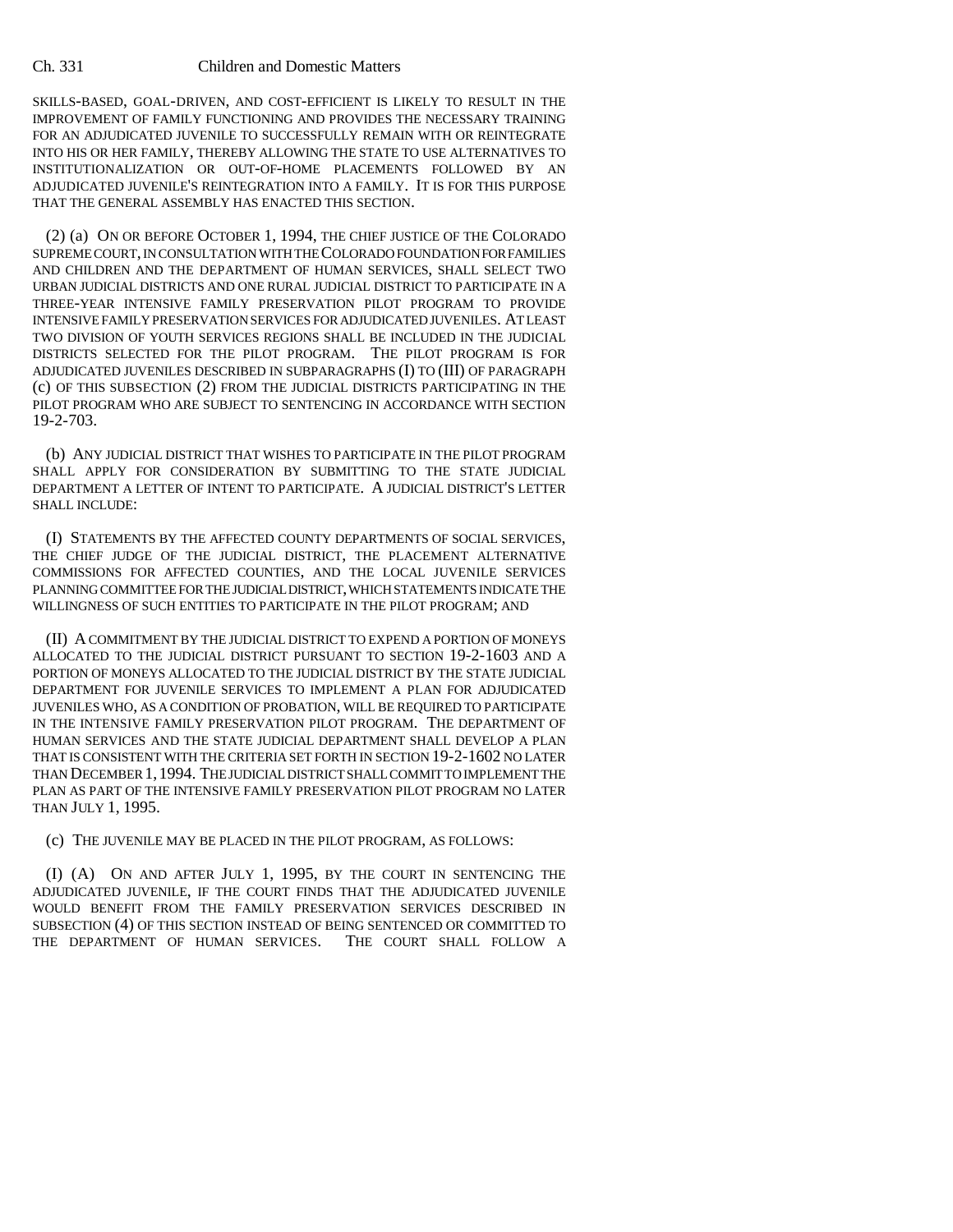RECOMMENDATION MADE BY A JUVENILE PROBATION OFFICER IN A SOCIAL STUDY AND REPORT SUBMITTED IN ACCORDANCE WITH SECTION 19-1-107 FOR AN ADJUDICATED JUVENILE TO PARTICIPATE IN THE PILOT PROGRAM AS A CONDITION OF PROBATION.

(B) AS A PART OF THE SOCIAL STUDY AND REPORT PREPARED IN ACCORDANCE WITH SECTION 19-1-107, A JUVENILE PROBATION OFFICER SHALL DETERMINE WHETHER AN ADJUDICATED JUVENILE WHO MAY BE SENTENCED PURSUANT TO SECTION 19-2-703, INCLUDING ANY JUVENILE WHO MAY BE SENTENCED PURSUANT TO SECTION 19-2-805 (2) (a) (III), CAN BENEFIT FROM PARTICIPATION IN AN INTENSIVE FAMILY PRESERVATION PILOT PROGRAM AS A CONDITION OF PROBATION. IF THE JUVENILE PROBATION OFFICER DETERMINES THAT THE INTERESTS OF THE ADJUDICATED JUVENILE AND THE COMMUNITY ARE BEST SERVED BY THE JUVENILE'S PARTICIPATION IN THE PROGRAM, THE JUVENILE PROBATION OFFICER SHALL MAKE THAT RECOMMENDATION TO THE COURT.

(II) (A) BY THE COURT IN PLACING THE JUVENILE UNDER THE SUPERVISION OF THE COUNTY DEPARTMENT OF SOCIAL SERVICES AS AN ALTERNATIVE TO PLACING THE JUVENILE IN THE LEGAL CUSTODY OF THE DEPARTMENT OF HUMAN SERVICES AND OUT OF THE JUVENILE'S HOME, IF THE COURT FINDS THAT THE JUVENILE WOULD BENEFIT FROM THE FAMILY PRESERVATION SERVICES DESCRIBED IN SUBSECTION (4) OF THIS SECTION. THE COURT SHALL FOLLOW A RECOMMENDATION MADE BY THE COUNTY DEPARTMENT OF SOCIAL SERVICES IN A SOCIAL STUDY AND REPORT SUBMITTED IN ACCORDANCE WITH SECTION 19-1-107 FOR AN ADJUDICATED JUVENILE TO PARTICIPATE IN THE PILOT PROGRAM UNDER THE COUNTY DEPARTMENT'S SUPERVISION.

(B) AS A PART OF THE SOCIAL STUDY AND REPORT PREPARED IN ACCORDANCE WITH SECTION 19-1-107, THE COUNTY DEPARTMENT OF SOCIAL SERVICES SHALL DETERMINE WHETHER AN ADJUDICATED JUVENILE WHO MAY BE SENTENCED PURSUANT TO SECTION 19-2-703, INCLUDING ANY JUVENILE SENTENCED PURSUANT TO SECTION 19-2-805 (2) (a) (III), WHO MIGHT OTHERWISE BE PLACED IN THE LEGAL CUSTODY OF THE COUNTY DEPARTMENT OF SOCIAL SERVICES, CAN BENEFIT FROM PARTICIPATION IN AN INTENSIVE FAMILY PRESERVATION PILOT PROGRAM UNDER THE SUPERVISION OF THE COUNTY DEPARTMENT. IF THE COUNTY DEPARTMENT DETERMINES THAT THE INTERESTS OF THE ADJUDICATED JUVENILE AND THE COMMUNITY ARE BEST SERVED BY THE JUVENILE'S PARTICIPATION IN THE PROGRAM, THE COUNTY DEPARTMENT SHALL MAKE THAT RECOMMENDATION TO THE COURT.

(III) BY THE JUVENILE PAROLE BOARD UNDER WHOSE SUPERVISION A JUVENILE IS PAROLED, IF THE BOARD DETERMINES THAT THE JUVENILE WILL BENEFIT FROM IMPOSING AS A CONDITION OF PAROLE THAT THE JUVENILE PARTICIPATE IN THE INTENSIVE FAMILY PRESERVATION PILOT PROGRAM.

(d) PLACEMENT IN THE INTENSIVE FAMILY PRESERVATION PILOT PROGRAM PURSUANT TO PARAGRAPH (c) OF THIS SUBSECTION (2) MAY BE MADE ONLY WHEN:

(I) IT APPEARS SATISFACTORY TO THE COURT AND THE STATE JUDICIAL DEPARTMENT, THE COUNTY DEPARTMENT OF SOCIAL SERVICES, OR THE JUVENILE PAROLE BOARD, AS APPLICABLE, THAT THE ENDS OF JUSTICE AND THE BEST INTERESTS OF THE PUBLIC, AS WELL AS THE JUVENILE, WILL BE SERVED;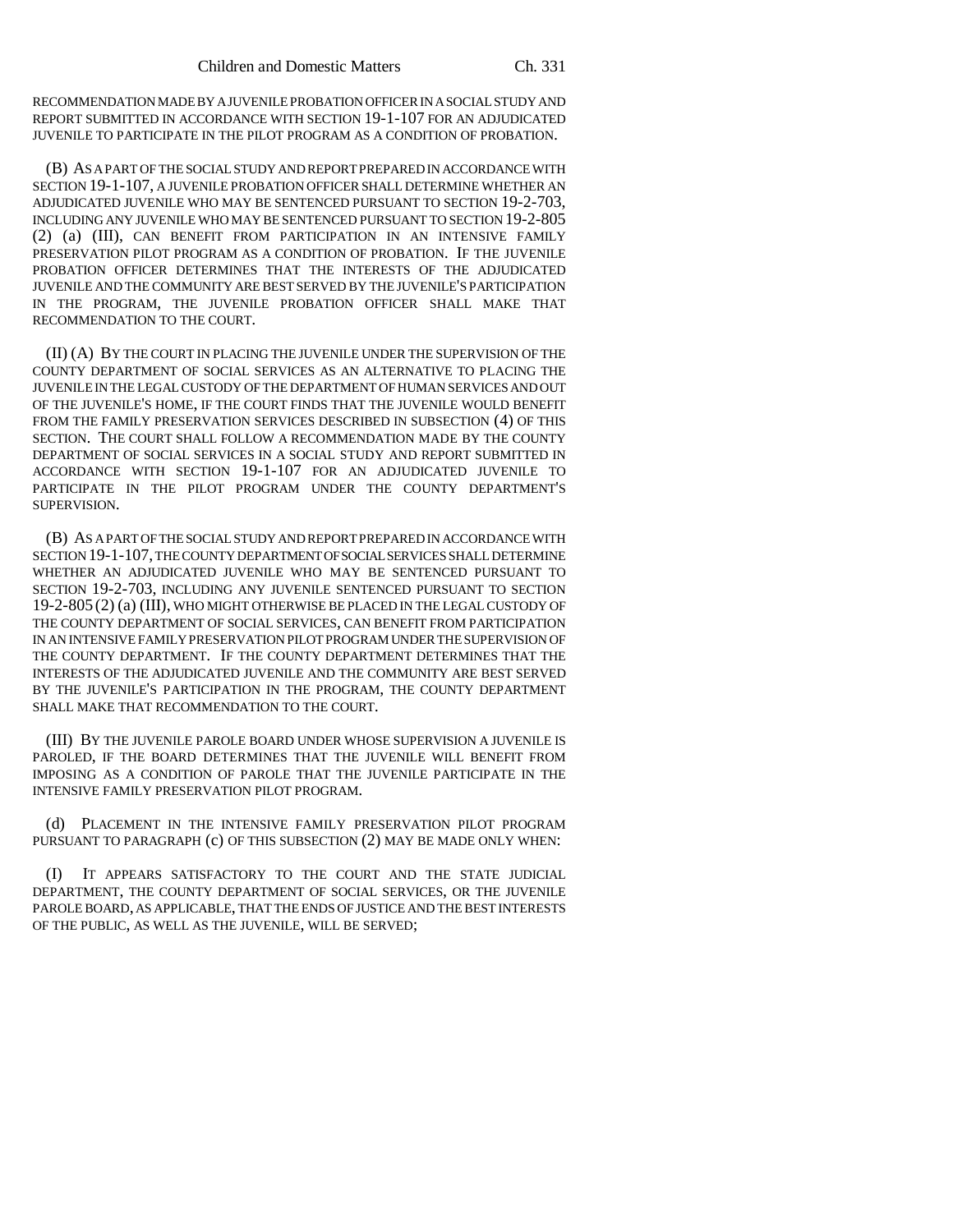## Ch. 331 Children and Domestic Matters

(II) THE JUVENILE OTHERWISE MEETS FAMILY PRESERVATION ELIGIBILITY CRITERIA ESTABLISHED BY THE DEPARTMENT OF HUMAN SERVICES, PROBATION CRITERIA ESTABLISHED BY THE STATE JUDICIAL DEPARTMENT, OR PAROLE ELIGIBILITY CRITERIA ESTABLISHED BY THE JUVENILE PAROLE BOARD, AS APPLICABLE;

(III) WITH RESPECT TO JUVENILES COMMITTED TO THE DEPARTMENT OF HUMAN SERVICES, FAMILY PRESERVATION SERVICES ARE ESSENTIAL TO A SUCCESSFUL PAROLE PROGRAM FOR THE JUVENILE; AND

(IV) THE JUVENILE AND THE APPROPRIATE MEMBERS OF THE JUVENILE'S FAMILY VOLUNTARILY AGREE TO PARTICIPATE IN THE PROGRAM.

(e) IF, AT ANY TIME, A JUVENILE FAILS TO COOPERATE OR PARTICIPATE IN THE PROGRAM, THE CONDITIONS OF THE JUVENILE'S PROBATION OR PAROLE MAY BE MODIFIED, THE JUVENILE'S PROBATION OR PAROLE MAY BE REVOKED, OR A JUVENILE UNDER THE SUPERVISION OF THE COUNTY DEPARTMENT OF SOCIAL SERVICES MAY BE RETURNED TO THE COURT FOR OUT-OF-HOME PLACEMENT.

(3) A JUVENILE ADJUDICATED FOR AN ACT THAT WOULD CONSTITUTE A CLASS 1 OR 2 FELONY IF SUCH ACT WERE COMMITTED BY AN ADULT AND WHO HAS BEEN PLACED ON PROBATION AS A RESULT OF SUCH CONVICTION IS PROHIBITED FROM PARTICIPATING IN THE PILOT PROGRAM.

(4) (a) THE EXECUTIVE DIRECTOR OF THE DEPARTMENT OF HUMAN SERVICES, IN CONSULTATION WITH THE STATE JUDICIAL DEPARTMENT, SHALL DEVELOP AND IMPLEMENT AN INTENSIVE FAMILY PRESERVATION PILOT PROGRAM FOR ADJUDICATED JUVENILES, WHICH PROGRAM INCLUDES, BUT NEED NOT BE LIMITED TO, THE FOLLOWING:

(I) SERVICES WHICH FOCUS ON FAMILY STRENGTHS AND EMPOWERING THE FAMILY THROUGH ALTERNATIVE PROBLEM-SOLVING TECHNIQUES, CHILD-REARING PRACTICES, RESPONSES TO LIVING SITUATIONS THAT CREATE STRESS UPON THE FAMILY, AND RESOURCES THAT ARE AVAILABLE AS SUPPORT SYSTEMS FOR THE FAMILY;

(II) CRISIS INTERVENTION, INCLUDING IN-HOME COUNSELING, BY A FAMILY DEVELOPMENT SPECIALIST, WHICH INTERVENTION SHALL BE AVAILABLE ON A TWENTY-FOUR-HOUR BASIS;

(III) CONCENTRATED ASSISTANCE IN THE DEVELOPMENT AND ENHANCEMENT OF PARENTING SKILLS, STRESS REDUCTION, AND PROBLEM-SOLVING FROM A FAMILY DEVELOPMENT SPECIALIST WHO SHALL CARRY A CASELOAD CONSISTING OF NO MORE THAN TWO FAMILIES;

(IV) INDIVIDUALIZED AND GROUP COUNSELING.

(b) FOR PURPOSES OF THIS SECTION, "FAMILY DEVELOPMENT SPECIALIST" SHALL HAVE THE SAME MEANING AS SET FORTH IN SECTION 26-5.5-104 (4) (b), C.R.S.

(c) THE EXECUTIVE DIRECTOR OF THE DEPARTMENT OF HUMAN SERVICES MAY CONTRACT WITH ANY PUBLIC OR PRIVATE ENTITY IN PROVIDING THE SERVICES DESCRIBED IN THIS SECTION. PRIORITY SHALL BE GIVEN TO VENDORS WITH QUALIFIED